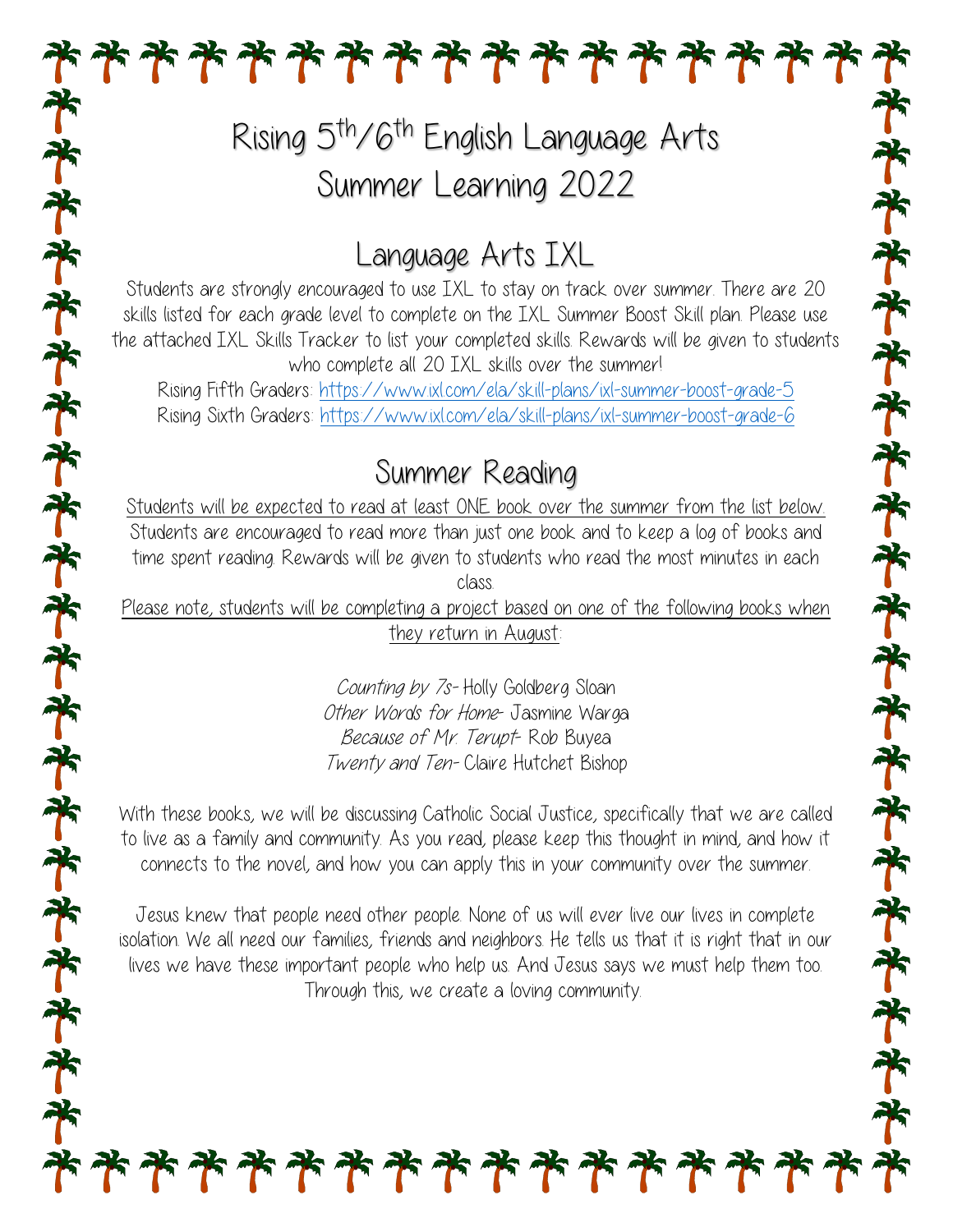## Summer IXL Skills Tracker Rising 5th/6th English Language Arts

| <b>Date</b> | $\sim$<br><b>Skill Practiced</b> | <b>Smart Score</b> |
|-------------|----------------------------------|--------------------|
|             |                                  |                    |
|             |                                  |                    |
|             |                                  |                    |
|             |                                  |                    |
|             |                                  |                    |
|             |                                  |                    |
|             |                                  |                    |
|             |                                  |                    |
|             |                                  |                    |
|             |                                  |                    |
|             |                                  |                    |
|             |                                  |                    |
|             |                                  |                    |
|             |                                  |                    |
|             |                                  |                    |
|             |                                  |                    |
|             |                                  |                    |
|             |                                  |                    |
|             |                                  |                    |
|             |                                  |                    |
|             |                                  |                    |

Parent Signature: 2008